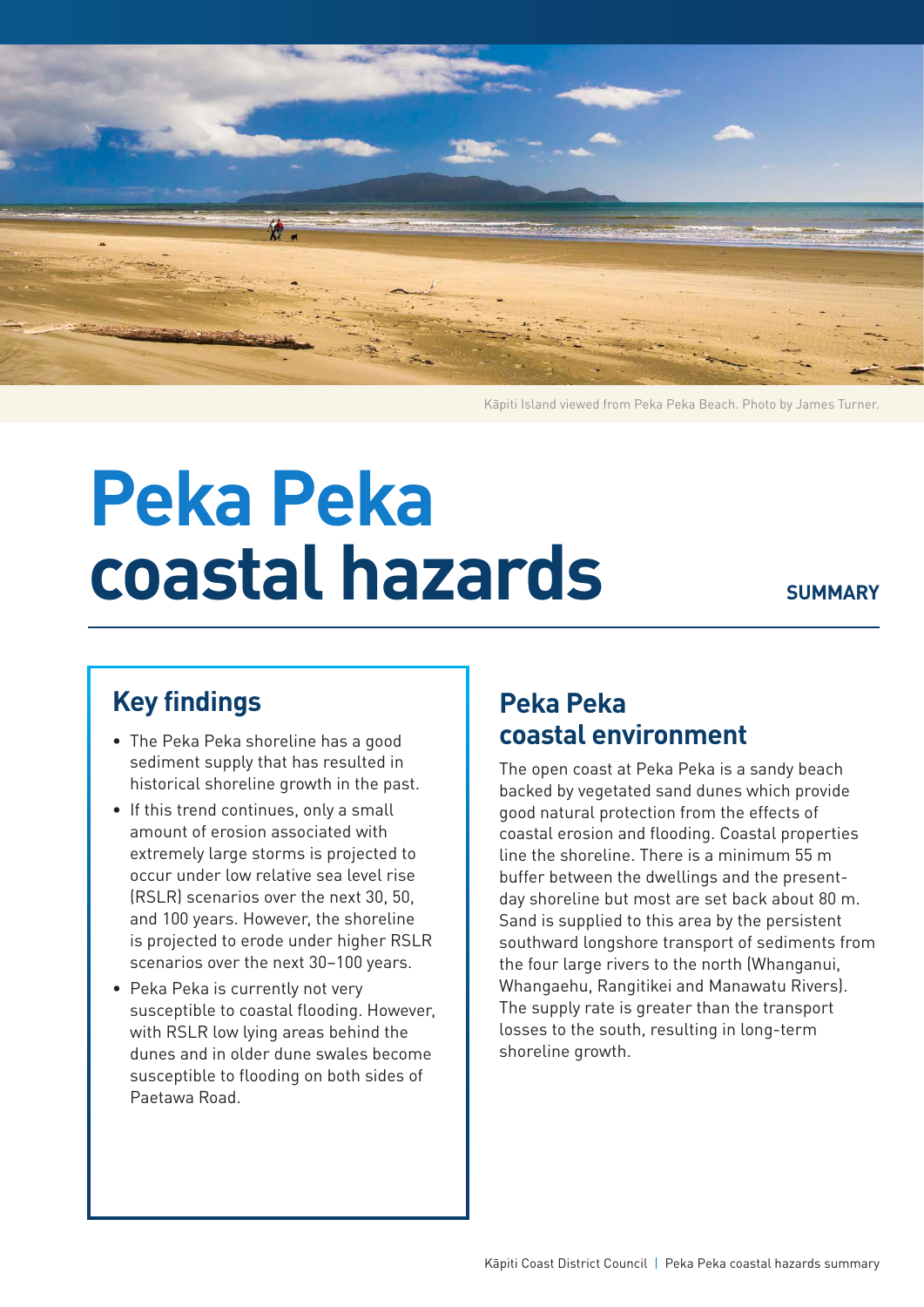# **Coastal hazards**

### **Present-day erosion and flood hazards**

The present-day erosion hazard is what could occur in an extremely large storm (which has a 1% chance of occurring each year in the immediate/ near future). In Peka Peka this is 'most likely' to be 12 to 14 m of erosion, and 'unlikely' to be more than 16 m of erosion.

The present-day flood hazard in the same sized storm is limited to the small ponds along Te Kowhai Stream at the northern end of the Peka Peka settlement, and a few low lying areas in swales behind the dunes. There is currently little coastal flood hazard.





A. Peka Peka Beach.

B. Peka Peka Beach.



The shoreline at Peka Peka has a good sediment supply, which is projected to continue. As a result, it is projected that under the lower RSLR scenarios for each timeframe that erosion is likely be limited to small distances (around the same as the present-day hazard) if an extremely large storm occurred near the end of the timeframe. However, under higher RSLR scenarios the shoreline is projected to erode.

#### **Peka Peka**

#### **Projected to erode:**

- 13 to 26 m by 2050
- 10 to 43 m by 2070
- 8 to 93 m by 2120

The amount of erosion projected to occur under lower RSLR scenarios progressively reduces over time because the rate of shoreline growth due to sediment supply is higher than the erosion rate caused by RSLR.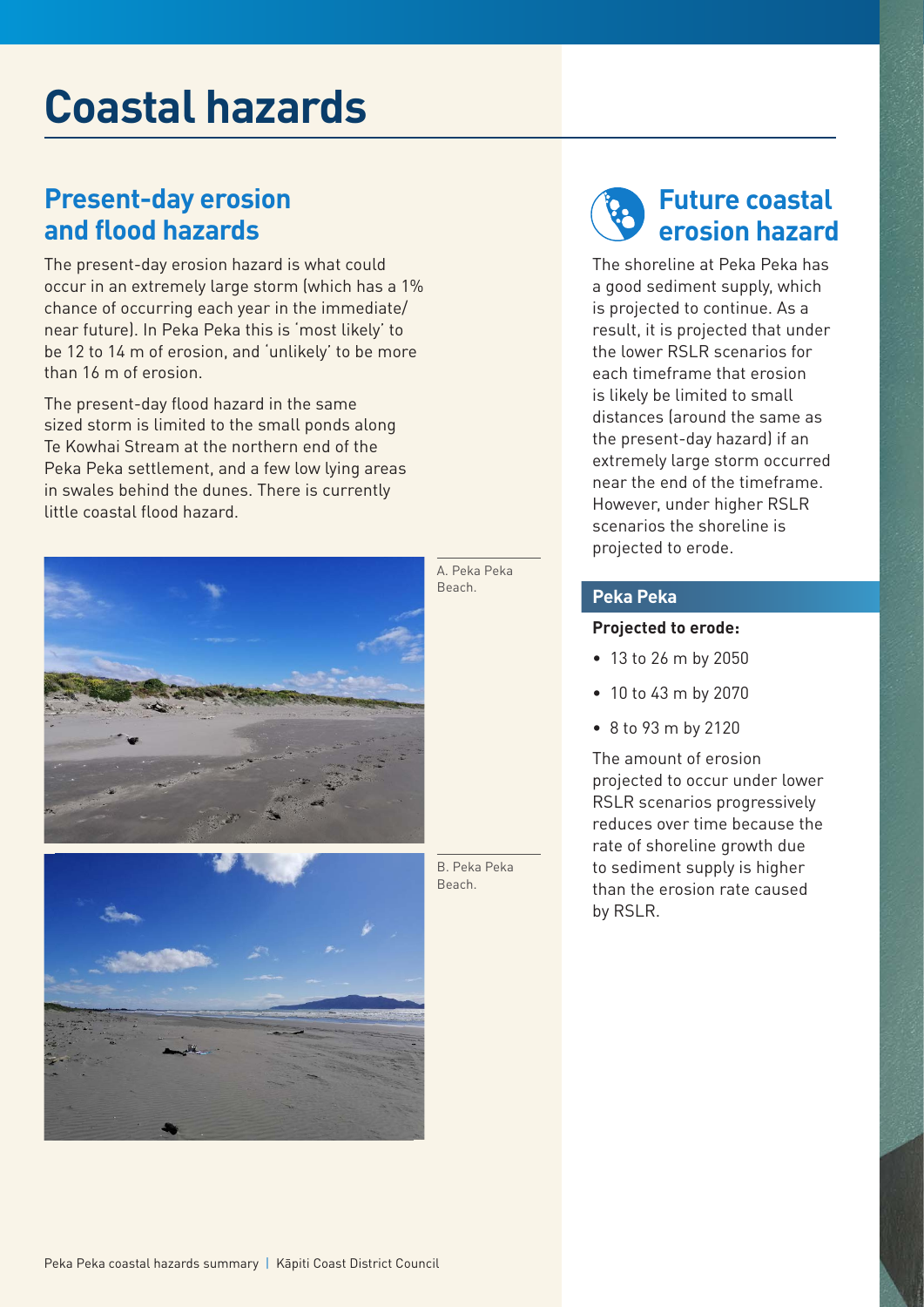

**Peka Peka Road**

125 250 500 m

 $\mathbf{1}$ 

**Legend**

Streams

**Paetawa Road**

**Future coastal flood hazard**

N

The dune ridge along the Peka Peka shoreline is generally higher than the storm tide water level in an extremely large storm, including RSLR and wave run-up, and therefore provides good protection for the settlement from coastal flood hazards. The main pathway for flooding inland is through Te Kowhai Stream.

#### **0.4 m and 0.65 m RSLR**

The susceptibility to flooding increases in the dune swales that run parallel to the coastline either side of Paetawa Road. The area susceptible to flooding around Te Kowhai Stream increases in size and land around the open drain south of Peka Peka Road starts to become susceptible.

#### **1.65 m RSLR**

Under the highest RSLR scenario, the southern end of the settlement in the lower dune swale area becomes more susceptible to flooding, as well as a significantly larger area of land behind the settlement.